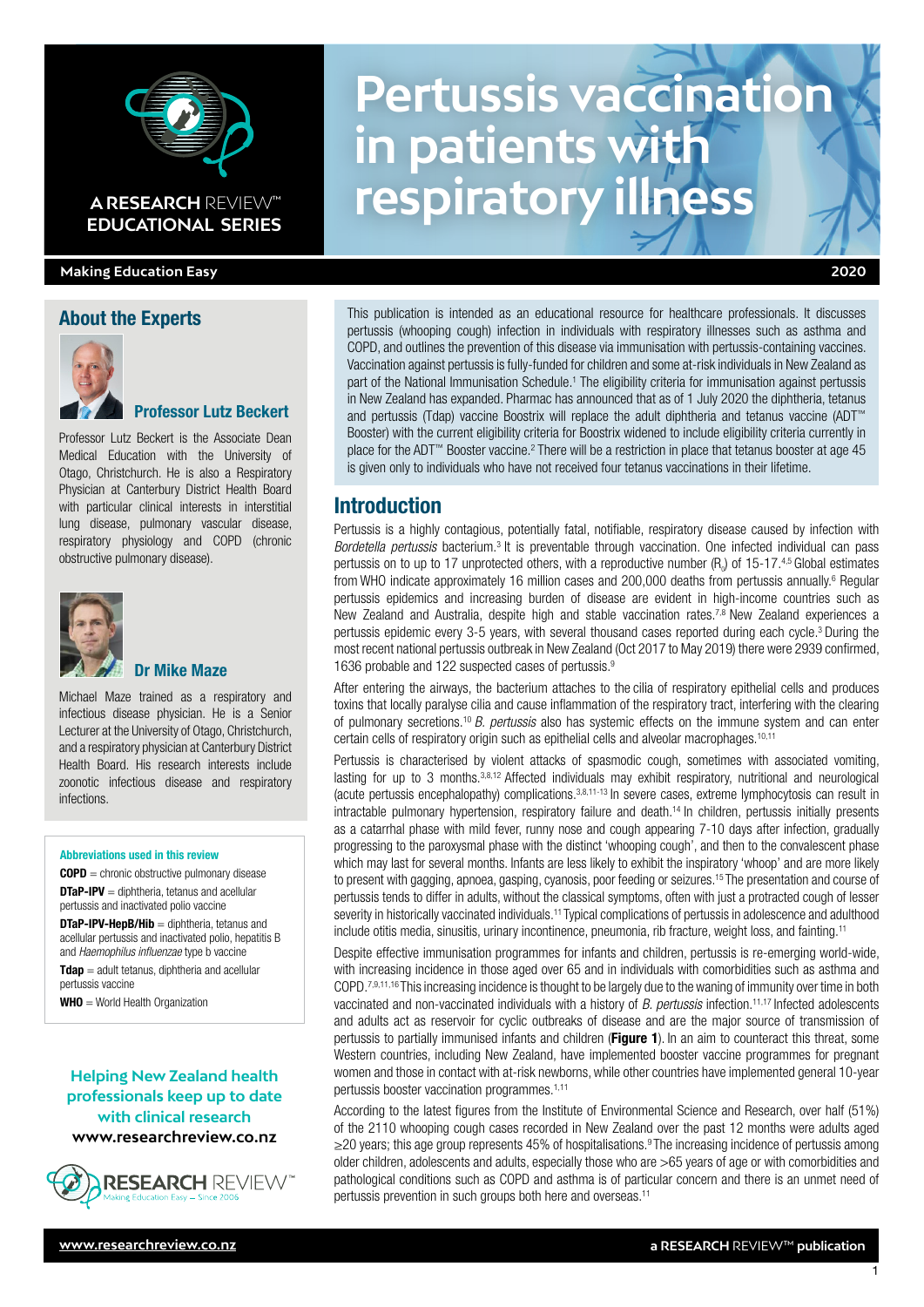CrossRef citations to date

0



**Figure 1.** The pertussis cycle. In adulthood, the reduction of natural immunity not only renders individuals susceptible to infection with *B. pertussis*, but also makes them reservoirs of *B. pertussis*, who can transmit the infection to the unvaccinated population.<sup>11</sup>

# Susceptibility and burden of pertussis in respiratory compromised individuals

#### Susceptibility to pertussis

Individuals with asthma and COPD are at an increased risk of complications associated *B. pertussis* and they appear to have a higher risk of contracting the infection.18-20 Individuals with COPD and asthma are known to have a susceptibility to bacterial and viral infections and this could be due partly to pathologic changes in their airways leading to decreased barrier function and to immunosuppression from long-term corticosteroids.11,18 Analysis of a large retrospective US claims database has revealed relative risks (RRs) of pertussis in individuals with COPD or asthma of 2.533 (95% CI 2.396-2.678) and 3.959 (95% CI 3.808-4.115), respectively, compared with those without COPD or asthma; in both COPD and asthma suffers the RR of pertussis was highest in patients aged 19-64 years (RRs 3.588 and 4.060, respectively).<sup>20</sup> In another US study, children with asthma exhibited a 1.92-fold increased risk of contracting pertussis, while adults with asthma exhibited a 1.14-fold increased risk.18 An Australian study revealed an RR for pertussis of 1.64 (95% CI 1.06-2.55) in those with versus without asthma<sup>12</sup>

# ABOUT RESEARCH REVIEW

Research Review is an independent medical publishing organisation producing electronic publications in a wide variety of specialist areas. Research Review publications are intended for New Zealand medical professionals.

Research Review receives funding from a variety of sources including Government departments, pharmaceutical companies, insurers and other organisations with an interest in health. Content is created independently of sponsor companies with assistance from leading local specialists.

Educational Series are a summary of the most important international and local literature which impacts on treatment of a specific medical condition. These Reviews provide information on a disease, current treatment and local /international guidelines. They are intended as an educational tool.

Publications are free to receive for health care professionals, keeping them up to date with their chosen clinical area.

#### Burden of disease

The burden of pertussis in the adult population is thought to be widely underestimated.16,20 The burden increases with age, with asthma, with COPD and with smoking.16,20 In fact, pertussis causes significant morbidity and mortality in children and adults with underlying respiratory illnesses with both asthma and COPD exacerbated by pertussis. 3,13,17,20,21

In a Canadian case series involving 664 adolescents and adults with pertussis, increasing age raised the risk of pneumonia, fainting, urinary incontinence and hospitalisation, and both smoking and asthma significantly increased the mean duration of paroxysmal cough (5 vs 4 weeks and 5 vs 4 weeks), the risk of sinusitis (19 vs 11% and 16 vs 12%), and the number of nights disturbed by the illness (25 vs 20 nights and 26 vs 20 nights), respectively.16 That study also revealed that 93% of patients had to increase their bronchodilator use as a result of pertussis. Consistent with these findings, a Finnish study found that *B. pertussis* infection resulted in lower FEV1/FVC (77.1% vs 80.7%, p=0.012) and more asthma symptoms.22

A number of international studies have also shown that the risk of hospitalisation after pertussis diagnosis is higher in patients with COPD and asthma, including a US study where 43.5% of hospitalised adolescents aged 12–20 years had a history of asthma and 26.8% of hospitalised adults aged ≥65 years had a history of COPD.11,20,23 Consistent with these findings, a large Australian study involving adults aged ≥45 years found a 3.52-fold increased risk of hospitalisation for pertussis in individuals with versus without asthma.<sup>19</sup>

Individuals with COPD and asthma also exhibit a higher economic burden associated with pertussis than those without.<sup>20</sup> In a US study, compared with matched patients, patients with pertussis and pre-existing COPD or asthma accrued greater all-cause adjusted costs across study periods (US\$3694 and US\$1193 more, respectively, up to 45 days after infection, US\$4173 and US\$1301 more in the 3-months after infection; and US\$6154 and US\$1639 more in the 6-months after infection; all  $p < 0.0001$ ).<sup>20</sup>

# Vaccinating against pertussis

There are three pertussis-containing vaccines funded in New Zealand – INFANRIX-hexa, INFANRIX-IPV and Boostrix, and an unfunded vaccine (Adacel®).

INFANRIX-hexa, a combined diphtheria-tetanus-acellular pertussis, hepatitis B, enhanced inactivated polio and *Haemophilus influenzae type b* (DTaP-IPV-HepB/Hib) vaccine is indicated for primary and booster vaccination of infants and toddlers against diphtheria, tetanus, pertussis, hepatitis B, poliomyelitis and *Haemophilus influenzae* type b.<sup>24</sup> The vaccine comes in a powder for suspension and is administered intramuscularly.

INFANRIX-IPV, a combined diphtheria-tetanus-acellular pertussis and enhanced inactivated polio suspension (DTPa-IPV) for intramuscular injection is indicated for active primary immunisation in infants from the age of 2 months against diphtheria, tetanus, pertussis, and poliomyelitis and as a booster dose for children up to 13 years of age who have previously been immunised with diphtheria, tetanus, pertussis (DTP) and polio antigens.<sup>25</sup>

# SUBSCRIBE AT NO COST TO ANY RESEARCH REVIEW

New Zealand health professionals can subscribe to or download previous editions of Research Review publications at [www.researchreview.co.nz](http://www.researchreview.co.nz)

Privacy Policy: Research Review will record your email details on a secure database and will not release them to anyone without your prior approval. Research Review and you have the right to inspect, update or delete your details at any time.

New Zealand Research Review subscribers can claim CPD/CME points for time spent reading our reviews from a wide range of local medical and nursing colleges. Find out more on our **[CPD page.](http://www.researchreview.co.nz/cpd?site=nz)**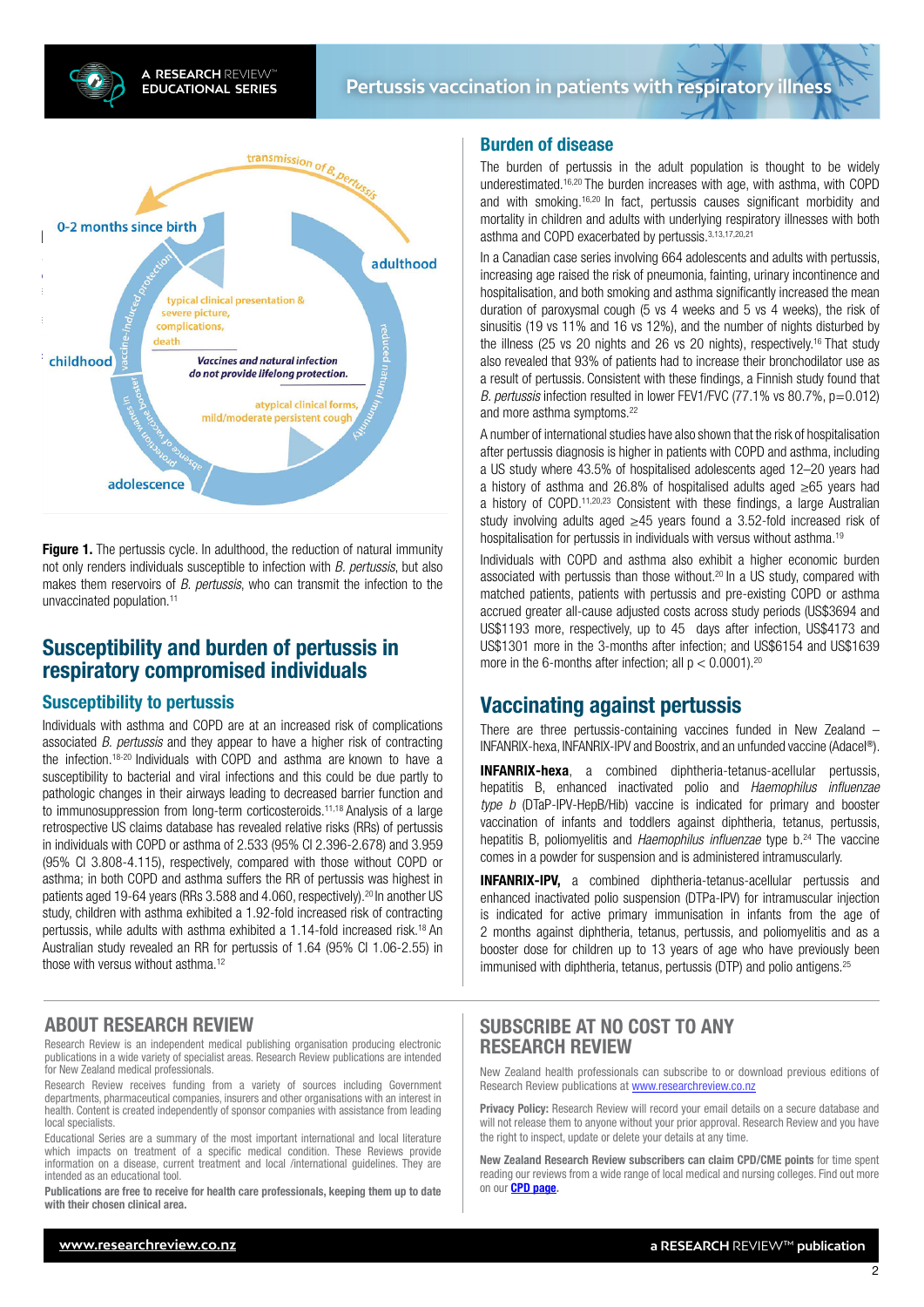

**Boostrix,** a combined diphtheria-tetanus-acellular pertussis (Tdap) suspension for intramuscular injection, is indicated for booster vaccination against diphtheria, tetanus and pertussis for individuals over 4 years of age.26

Adacel**®**, a combined acellular pertussis, diphtheria and tetanus vaccine suspension for intramuscular injection, is indicated for active immunisation against tetanus, diphtheria and pertussis in persons aged 10 years and over as a booster following primary immunisation. Adacel® may be administered during pregnancy for prevention of pertussis in young infants.<sup>27</sup>

#### In New Zealand, immunisation against pertussis is given free of charge as part of the National Immunisation Schedule to the following:1,2

- Infants and children at 6 weeks, 3 months, 5 months (DTaP-IPV-HepB/Hib [INFANRIX-hexa]), 4 years (DTaP-IPV [INFANRIX-IPV]) and 11 or 12 years of age (Tdap [Boostrix])
- Pregnant women during the second or third trimester of pregnancy (Boostrix)
- Unimmunised children up until their  $18<sup>th</sup>$  birthday (Boostrix) free of charge as part of a catch-up programme. Up to 4 doses are funded.
- Parents or primary caregivers of infants admitted to a Neonatal Intensive Care Unit or Specialist Care Baby Unit for more than 3 days (Boostrix)
- Individuals aged 45 years who have not had 4 previous tetanus doses (Boostrix)
- • Individuals aged 65 years (Boostrix)
- Previously unimmunised or partially immunised individuals (Boostrix)
- Patients with tetanus-prone wounds (Boostrix)
- • Patients post haematopoietic stem cell transplantation or chemotherapy, pre or post splenectomy, pre or post solid organ transplant, renal dialysis and other severely immunosuppressive regimens (Boostrix, INFANRIX-hexa and INFANRIX-IPV). Up to 4 doses are funded for (re-)vaccination.

Health professionals may recommend a whooping cough booster immunisation for adults who do not have a condition listed on the Schedule, but the vaccine will not be free\*. Boostrix and Adacel® can be purchased for ineligible individuals.

There may also be merit in administering a second dose of pertussis booster vaccination after 10 years in adults as a proactive approach to staying well while aging, with a recent study demonstrating such administration immunogenic and well tolerated.28

\* As of 1 July 2020, Boostrix has replaced the adult diphtheria and tetanus vaccine (ADT™ Booster) and the current eligibility criteria for Boostrix has been widened to include eligibility criteria currently in place for the ADT™ Booster vaccine.<sup>2</sup>

## How safe is vaccination against pertussis?

The safety profile of acellular vaccines is well established and Tdap booster doses appear well tolerated in all age groups.29 In a large study involving elderly individuals aged ≥65 years, the safety profile of Tdap was comparable to that in younger populations.

Common and rare responses to the three pertussis vaccines are as follows:3

| Infanrix-IPV (DTaP-IPV) Infanrix-hexa (DTaP-IPV-HepB/Hib) |                                                                                                                                                                                                                                                     |
|-----------------------------------------------------------|-----------------------------------------------------------------------------------------------------------------------------------------------------------------------------------------------------------------------------------------------------|
| Common<br><b>Responses</b>                                | Mild pain, redness and swelling around injection site<br>$\bullet$<br>Decreased appetite<br>$\bullet$<br>Vomiting or diarrhoea<br>$\bullet$<br>Irritability, restlessness<br>$\bullet$<br>Unusual crying<br>$\bullet$<br>Limb swelling<br>$\bullet$ |
| Rare<br>Responses                                         | <b>Hives</b><br>$\bullet$<br>Temporary low platelet count<br>$\bullet$<br>Persistent inconsolable screaming in infants<br>$\bullet$<br>Hypotonic, hyporesponsive episode (HHE) in infants<br>$\bullet$<br>Convulsion                                |
| <b>Boostrix (Tdap)</b>                                    |                                                                                                                                                                                                                                                     |
| Common<br><b>Responses</b>                                | Pain and swelling around the injection site may prevent<br>normal everyday activities for 24-48 hours<br>Headache or nausea<br>$\bullet$<br>Muscle or joint stiffness or pain<br>$\bullet$                                                          |
| Rare<br><b>Responses</b>                                  | <b>Hives</b><br>$\bullet$<br>Sterile abscess at the injection site<br>$\bullet$                                                                                                                                                                     |
| <b>Adacel (Tdap)</b>                                      |                                                                                                                                                                                                                                                     |
| Common<br><b>Responses</b>                                | Pain and swelling around the injection site may prevent<br>$\bullet$<br>normal everyday activities for 24-48 hours<br>Headache or nausea<br>$\bullet$<br>Muscle or joint stiffness or pain<br>$\bullet$                                             |
| Rare<br><b>Responses</b>                                  | <b>Hives</b><br>Sterile abscess at the injection site<br>$\bullet$<br><b>Brachial neuritis</b>                                                                                                                                                      |

*As with any medicine, very rarely a severe allergic reaction (anaphylaxis) can occur following immunisation.*

## How long does pertussis immunity last?

3/03/2020 1:41:29 PM For more information, please go to www.medsafe.govt.nz

While acellular pertussis vaccines (like those used in New Zealand) are less reactogenic than whole-cell pertussis vaccines, they also appear to be less enduring.8,30 Studies investigating immune persistence after DTaP immunisation in children estimate the average duration of protection from DTaP to be 3-4 years, with only 10% of children protected against pertussis 8.5 years following the last dose.<sup>30</sup> In adolescents and adults, evidence suggests 10 years as an optimal interval for Tdap vaccine doses and a second Tdap booster has been found to be highly immunogenic and well tolerated in adults who have previously received one Tdap dose 10 years prior.30

# **RESPIRATORY RESEARCH REVIEW**

SUBSCRIBE FREE, [CLICK HERE](http://www.researchreview.co.nz) to visit www.researchreview.co.nz and update your subscription to receive Respiratory Research Review.